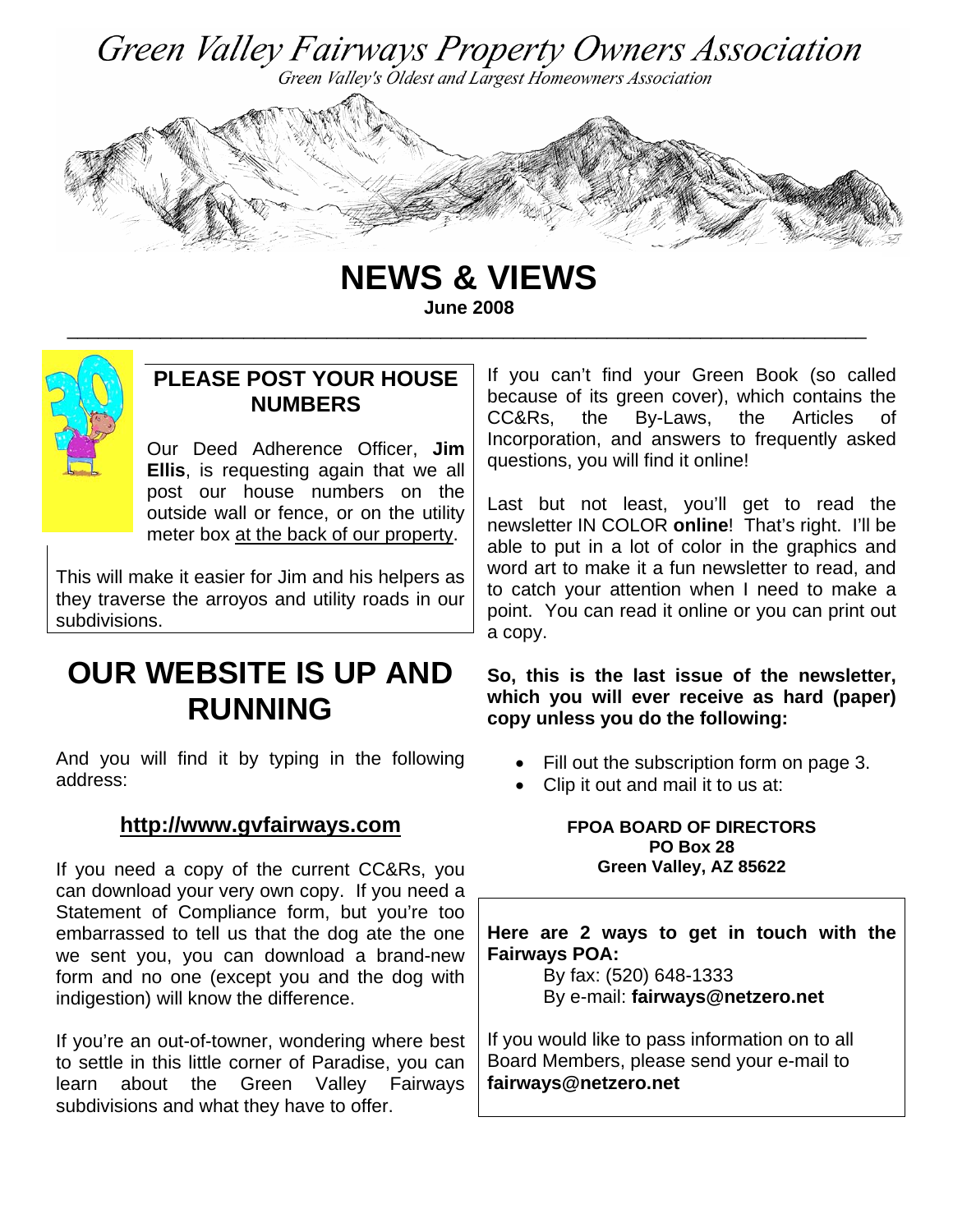# **BEE WISE**



This is the time of year when bees swarm! **Avalon Organic Gardens**  in Tumacacori wants you to know

that if you have a problem with a swarm of bees, they will remove the swarm FOR FREE! But only the swarm!

They won't remove the bees that are already nesting in your walls or attic, so if you have a nest, call a pest removal company. For a fee, they will kill the bees.

Some people are concerned about bees being killed. We've all heard and read about the bee population diminishing, and the disastrous results that can bring. A local bee expert says that the bees in our area are Africanized and already very, very dangerous. If you have bees nesting on your property, she says, you need to have them destroyed!

Avalon Organic Gardens will not charge to remove a swarm. All they request is a small donation to cover the cost of their gas to get from there to here. To learn more, you can read about them at their Website.

**Editor's Note:** *I had a problem getting to their Website from this Web address. I ended up typing in Avalon Organic Gardens into the search line and from there I was able to get to them.* 

| <b>Avalon Organic Gardens, Farm, and Ranch</b> |
|------------------------------------------------|
| P.O. Box 4910                                  |
| Tubac, AZ 85646                                |
| Phone: (520) 603-9932                          |
| Website: www.avalongardens.org                 |

# **LET SLEEPING DOGS LIE!**

One of our members has asked me to remind all our readers that a barking dog can be a huge nuisance, especially when the dog is allowed to



bark on and on and.... If a barking dog is annoying you, please call our Deed Adherence Officer, Jim Ellis. Usually he can resolve the problem, but if he can't, as a last resort your

complaint will have to go to the County. The number is 243-5900.

So please, pet owners! We all love critters, but let's be responsible neighbors, and make sure our critters don't become a noise nuisance.

## **WE GOT MAIL!**

After the last issue of the newsletter was mailed out, we received quite a bit of mail from FPOA members. Thanks to everyone who phoned us, e-mailed us, and snail-mailed us. We appreciated the feedback very much. Almost every one who contacted us was in favor of the Website and of raising dues. We only had one negative response to the subject of raising dues.

We welcome responses from members, but we reserve the right to edit all material for the newsletter because of subject matter and length.

**If you wish to comment, criticize or question anything in the newsletter, please direct all phone calls, snail mail and e-mail to Jan Lorimer. See Page 4 for ways to reach me.** 

## **AUDIT COMPLETED**

We have the officially certified audit, which was completed by a licensed CPA to be sure we are complying with the By-Laws, as well as County and State requirements. The CPA told us that the software program we purchased last year – PROMAS – will make the annual audits much easier in the future.

Just in case you had a Green Valley Moment between reading page 1 and page 2, here's a handy reminder.

### **http://www.gvfairways.com**

That's our Website, and you are welcome to visit it to learn more about us at any time!

# **OLD CC&RS ARE STILL IN EFFECT!**

Remember, the old CC&Rs are still in effect! Here are two that are sometimes misunderstood. (Continued on page 3)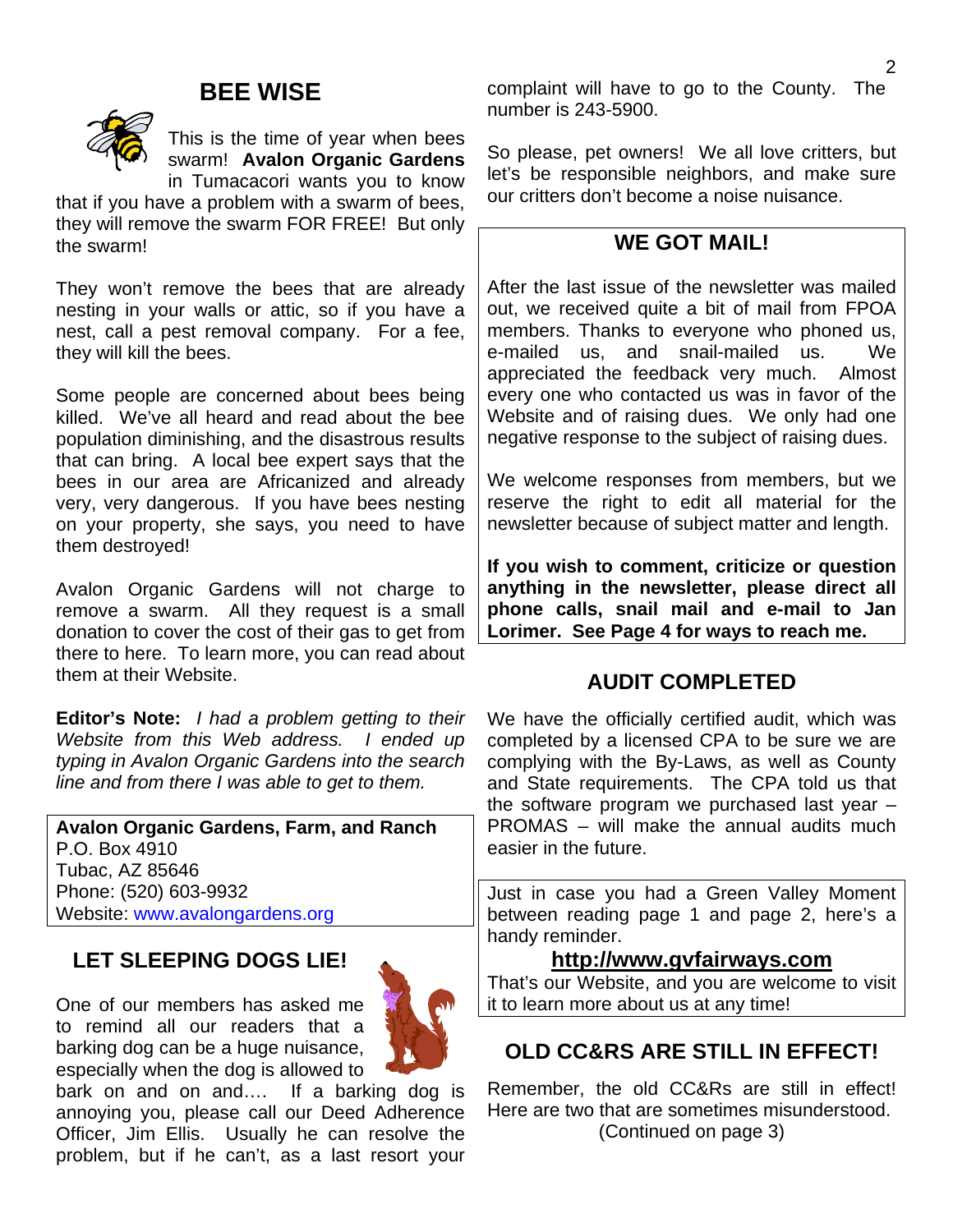#### **RV Parking**

No recreational vehicle, boat, trailer or travel trailer may be parked or stored within a carport or on any part of any lot. Recreational vehicles belonging to the owner or guest of the owner may be parked **on the driveway** of the owner's property for **no more than seventy-two (72) continuous hours** for the purpose of loading and unloading. One additional passenger vehicle may be parked without a time limit on the driveway outside the carport or garage. Under this condition, a van will be considered a passenger vehicle if the van can enter and fit completely within the covered carport or garage.

#### **Planting & Landscaping**

No wall, coping, fence or landscaping may be erected unless you first get approval from the Architectural Committee. No trees or shrubs may obstruct sidewalk use. No fence, wall, hedge or shrub planting, which obstructs vehicle sight lines, shall be placed or permitted to remain on any corner. Olive trees are discouraged because of the pollen they produce.

#### **TUMACACORI HIGHLANDS**



In the wake of rapid growth and disappearing wild lands across the United States and in Arizona especially, an area just an hour's drive south of Tucson is being designated a wilderness area.

The Tumacacori Highlands will permanently protect approximately 85,000 acres of rolling hills, rugged canyons, and rare species habitat as federal wilderness on the Coronado National Forest.

Our homeowners' association is being asked to join a growing number of supporters and support groups.

The issue has come before the Board of Directors, and will be acted upon in due course.

Remember: http://www.gvfairways.com

Clip out this address and post it next to your computer! Check online in **March, June**, **September** and **December** for the newest issue of the newsletter.

## **HELP US UPDATE OUR RECORDS! PLEASE!**

If you rent or sell your house or move from Green Valley for extended periods of time, or if there is any other change to the status of your property, please call or write to or e-mail the Board so we can update our records! Thank you!

*Below is the form you need to fill out and mail to FPOA in order to get the newsletter mailed to you.* 

**Mail this form to:** 

**GVFPOA Board of Directors PO Box 28 Green Valley, AZ 85622** 

**PLEASE MAIL A PAPER COPY OF THE NEWSLETTER TO ME.** 

**FULL**  NAME

**Green Valley Address** 

\_\_\_\_\_\_\_\_\_\_\_\_\_\_\_\_\_\_\_\_\_\_\_\_\_\_\_\_\_\_\_\_\_\_\_\_\_\_\_\_\_

\_\_\_\_\_\_\_\_\_\_\_\_\_\_\_\_\_\_\_\_\_\_\_\_\_\_\_\_\_\_\_\_\_\_\_\_\_\_\_\_\_

**I am in Green Valley during the following months:** 

Green Valley Phone Number \_\_\_\_\_\_\_\_\_\_\_\_\_\_

**Out-of-town Address** 

\_\_\_\_\_\_\_\_\_\_\_\_\_\_\_\_\_\_\_\_\_\_\_\_\_\_\_\_\_\_\_\_\_\_\_\_\_\_\_\_\_

\_\_\_\_\_\_\_\_\_\_\_\_\_\_\_\_\_\_\_\_\_\_\_\_\_\_\_\_\_\_\_\_\_\_\_\_\_\_\_\_\_

\_\_\_\_\_\_\_\_\_\_\_\_\_\_\_\_\_\_\_\_\_\_\_\_\_\_\_\_\_\_\_\_\_\_\_\_\_\_\_\_\_